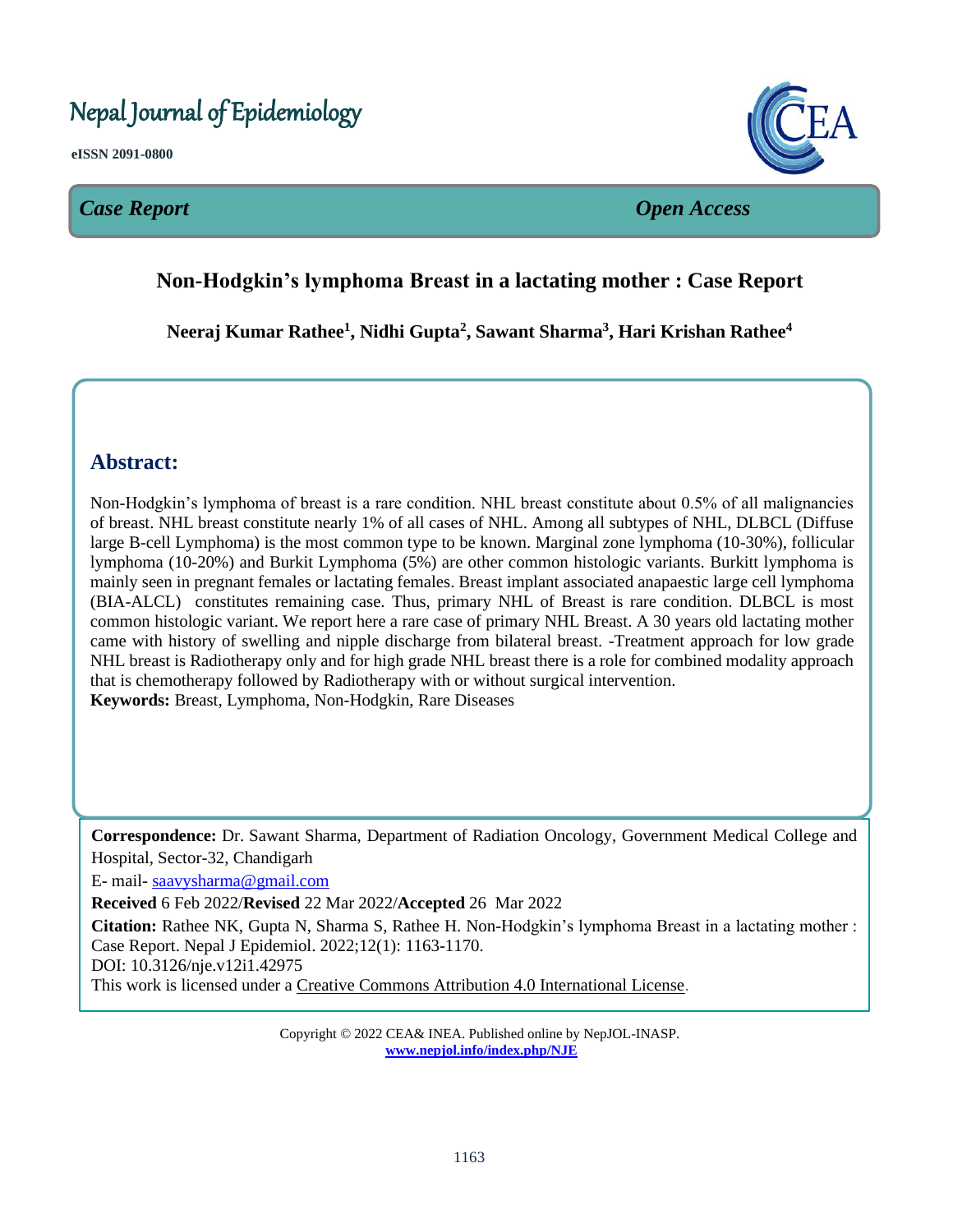# **Background**

Malignant Lymphoma is a rare lymphoma arising in the breasts in the absence of previously detected lymphoma localisation. Malignant lymphoma is a rare entity whether it is primary or secondary [1]. Breast lymphomas are of various types but the most common is B cell NHL Primary Non-Hodgkin lymphoma breast is a rare entity [2]. and is known to constitute about 0.5% of all cases of breast malignancies. Paucity of lymphoid tissue in breast accounts for its low prevalence [3]. The neoplasm is mainly seen in middle age and older age individual as compared to younger individual and children. Females are most commonly affected than males. The risk factors are nearly same as of common breast cancer. The risk factors are early menarche, late menopause, sedentary lifestyle, nulliparity, obesity, positive family history, genetic mutation etc.

Among all risk factors positive family history is the most common risk factor to be known. Diagnosis of breast lymphoma is challenging task as it has nonspecific imaging features. Diagnosis is made by FNAC or HPE of excised lump [4]. Treatment of primary NHL is a multimodality approach. (Chemotherapy and Radiation therapy), surgery can be avoided [5].

### **Case Presentation**

A 30 year old female presented in Radiation Oncology OPD in GMCH with chief complaint of swelling in both the breasts for 6 months and bloody discharge from the left nipple for 2 weeks. Patient was apparently well 6 months back when patient noticed swelling in both breasts. The swelling was insidious in onset, mobile and progressive in nature.

Initially swelling was pea sized and now progressed to size of orange. It was associated with pain. The pain was generalised in both the breasts, insidious in onset, sharp, non-radiation to back or shoulder, aggravating on movement and is not relived on medications. The Patient also presented with discharge from left nipple. The discharge was bloody not associated with any blood clots.

There is no significant past history (no history of Tuberculosis/Diabetes/Hypertension/asthma).

The patient does not give any history of malignancy in family. **On examination**

# **Inspection**

An ill defined ulcerated mass was present on left breast

Margins of mass were everted

Bleeding from mass was present

Symmetry of both Breasts was distorted

Nearly (6\*6) cm mass was seen in left breast

Around (5\*5) cm mass was palpated in right breast (Figure 1)

#### **Palpation**

A hard, tender, ill defined margin ulcerated mass wass presented in left breast.

Mass was fixed to chest wall

Non-mobile

A hard tender, lump was present in right breast, which was having rubbery constituency, mobile.

# **Per-abdomen examination**

A hard mass was felt in right hypo gastric region, tender, nonmobile.

#### **Investigation**

# **USG-Abdomen**

1. Liver- Borderline hepatomegaly with slightly distorted echo texture.

2. Gall bladder-Distended

#### **Mammography B/L Breast**

1. A well defined lesion in outer quadrant of right breast showing pressure increase in enhancement (type 1) curve and diffusion restructures. (BIRADS-2)

2. Few other tiny well defined lesion in right breast, largest in retroareolar region showing dynamic enhancement with type II curve likely benign lesion (BIRADS-2)

A large lobulated lesion in lower outer quadrant showing heterogeneous signal with central necrotic area well defined margins and progressive increase in enhancement with skin thickening and surrounding inflammation.

USG-B/L Breast: Multiple SOL seen in both breast with vascularise ( Figure 2 and 3).

#### **Histopathological examination**

Trucut Biopsy-Non-Hodgkin lymphoma (left breast)

Trucut Biopsy-Descriptive (Right breast)

Tumour comparison of solid sheets, discrete small to medium sized round cells. The individual tumour cell shows hyper chromatic nuclei and moderate amount of cytoplasm (Figure 4).

# **On IHC:**

Tumour cell shows positivity for LCA, CD-3, CD-99

Tumour cell show negative for Cytokeratin, CD-20 (Figure 5, 6 and 7)

#### **Treatment**

Treatment approach of primary NHL Breast is based on Radiological investigation, Biopsy and IHC findings. If IHC is positive for CD 20 then, there is role of Rituximab in treatment and if CD 20 is negative there is no role for Rituximab. Treatment approach for low grade NHL breast is Radiotherapy only and for high grade NHL breast there is a role for combined modality that is chemotherapy followed by Radiotherapy with or without surgical intervention. In high grade NHL breast there is also role for prophylactic cranial irradiation as there is high chances of brain metastasis. Thus, Treatment of primary NHL breast is a multi-modality approach.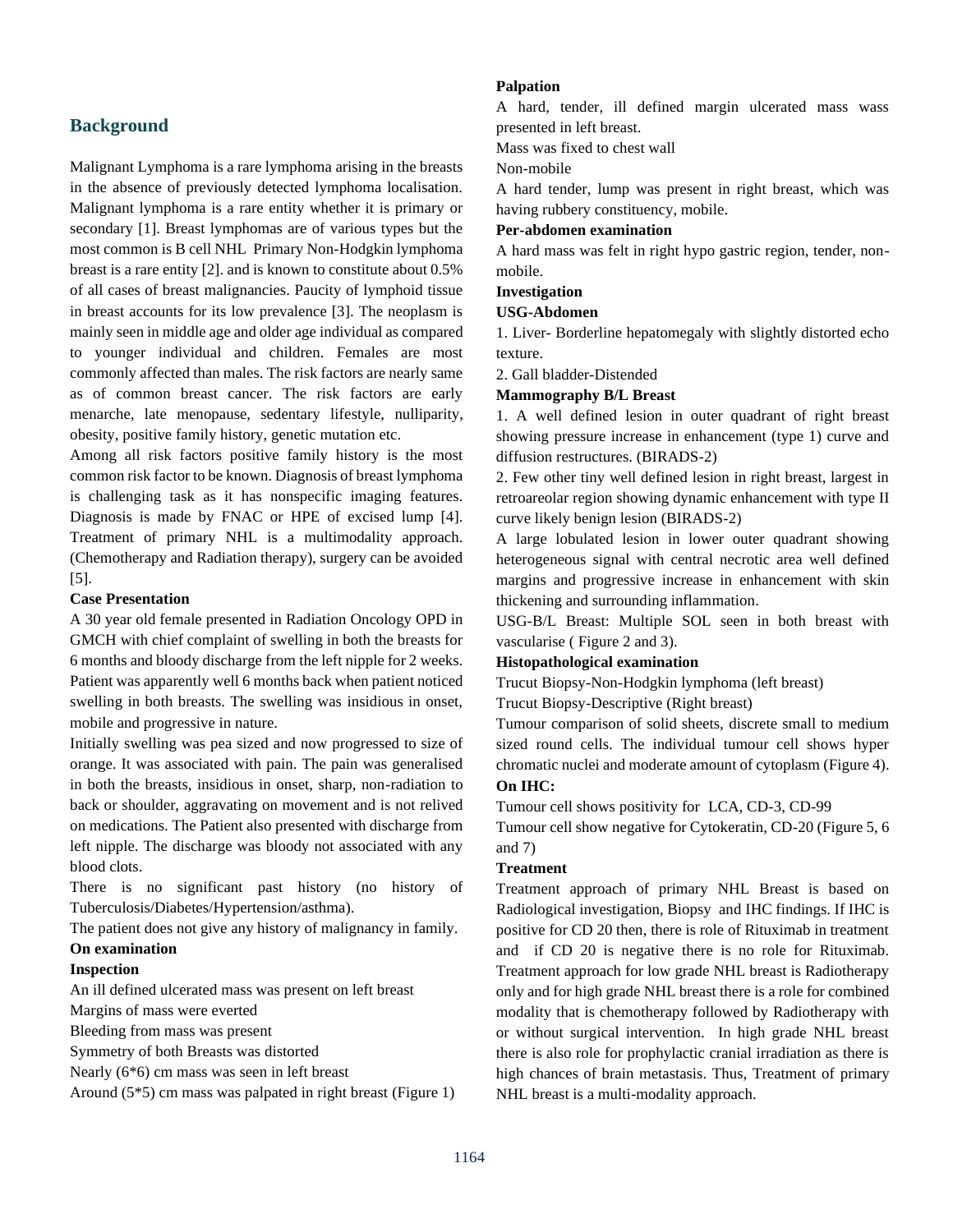In this case, the tumor was CD20 negative. So, we started the treatment with CHOP regimen (Figure 8).

(Inj. Cyclophosphamide, Inj. Mesna, Inj. Adriamycin, Inj. Vincristine, Tab. Prednisolone)

Thus, here our plan was to give 6 cycle of CHOP followed by Radiotherapy to primary disease site and prophylactic cranial irradiation. Now, later depending on the response assessment, we can add or omit surgery. Lesion in the right breast remained as such since it was BIRADS 2 on sonomammography and biopsy was descriptive. The lesion was kept on observation (Figure 9).

# **Figure 1: Shows an ulcerated mass with everted edges, with nipple areola complex distorted**

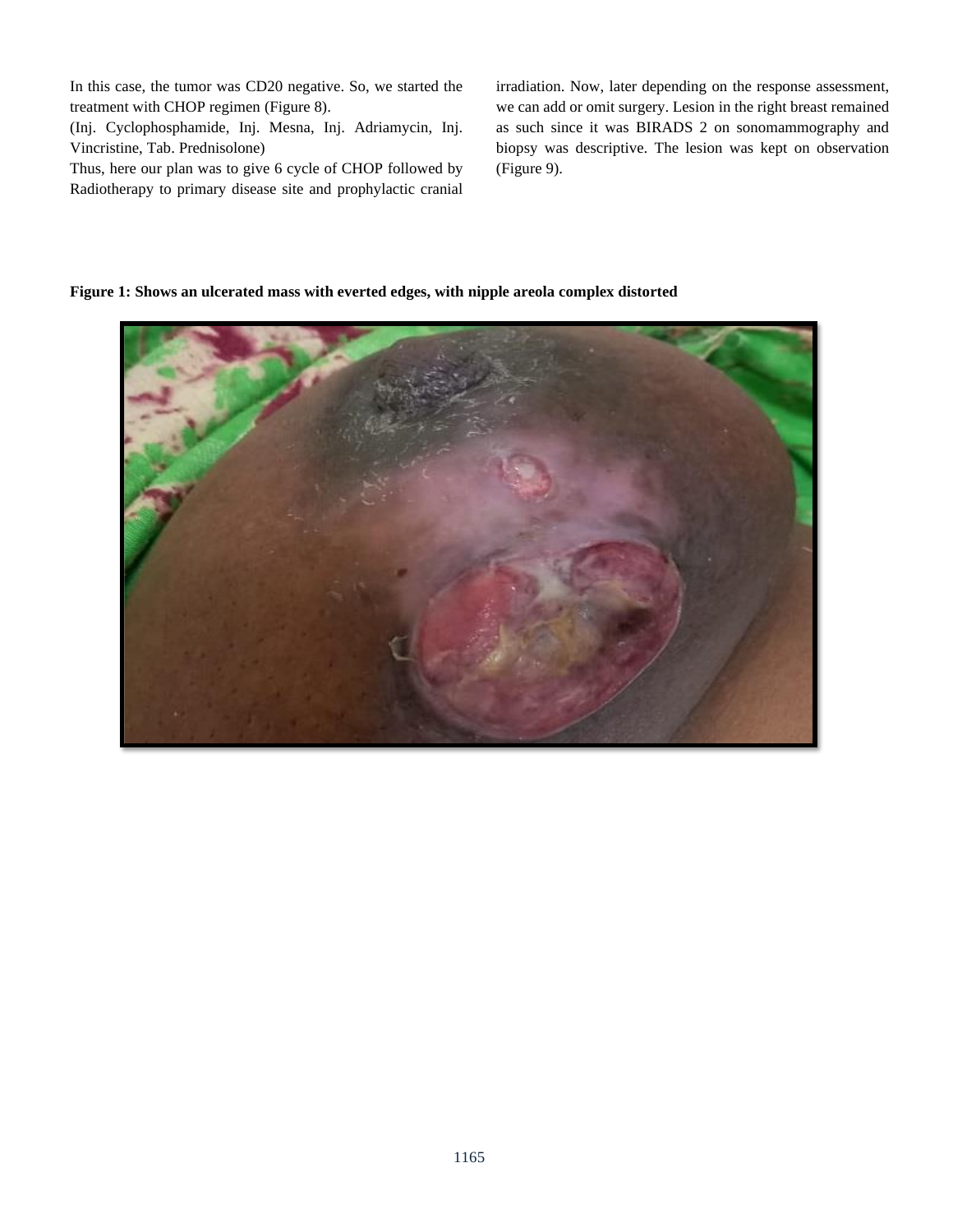# **Figure 2 and 3: Well defined lesion in both breasts (Mammography B/L Breast )**





**Figure 4: Tumour cell shows hyper chromatic nuclei and moderate amount of cytoplasm**



 **Histopathological examination**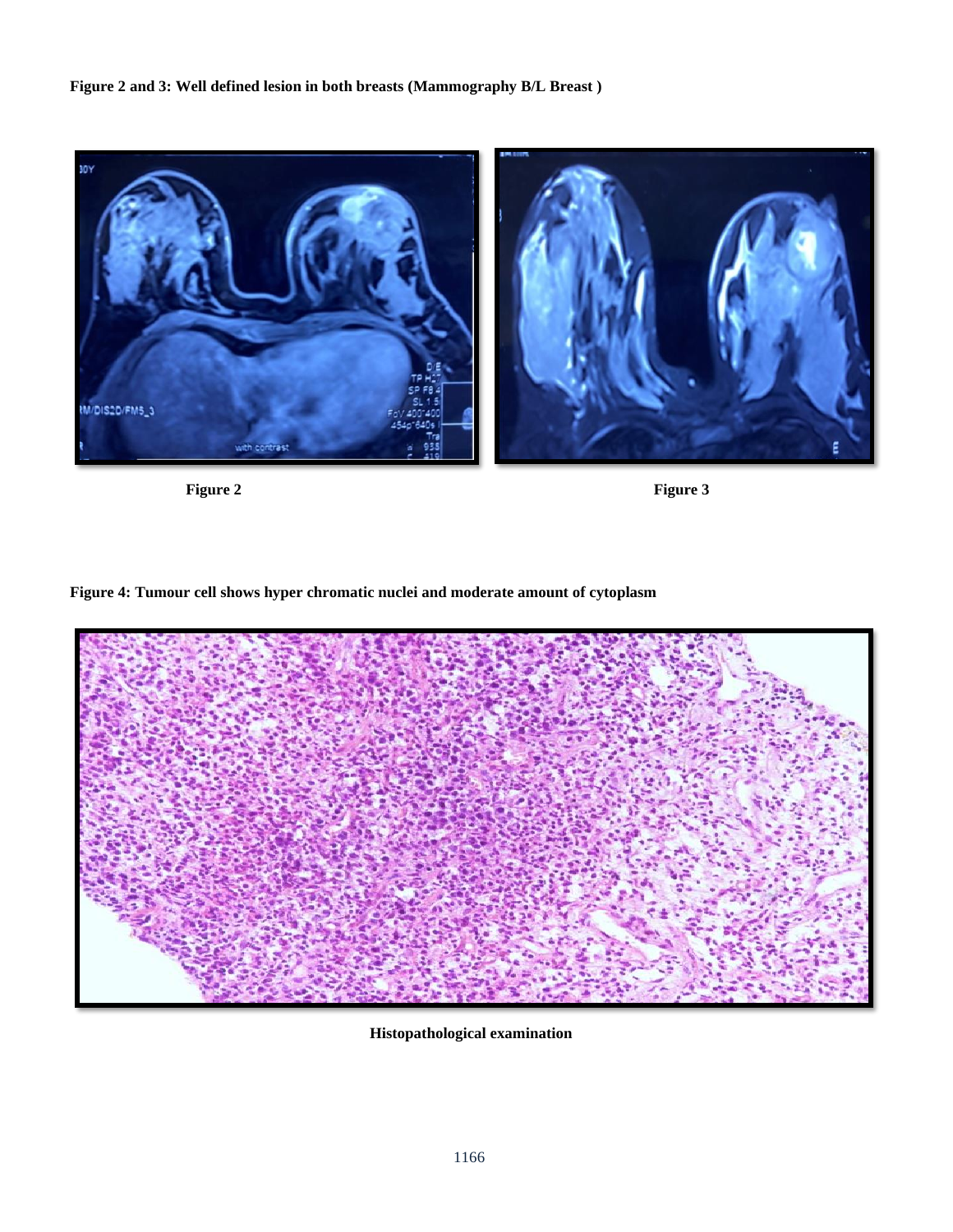

**Figure 6: CD-3**



**Figure 7: CD-20**

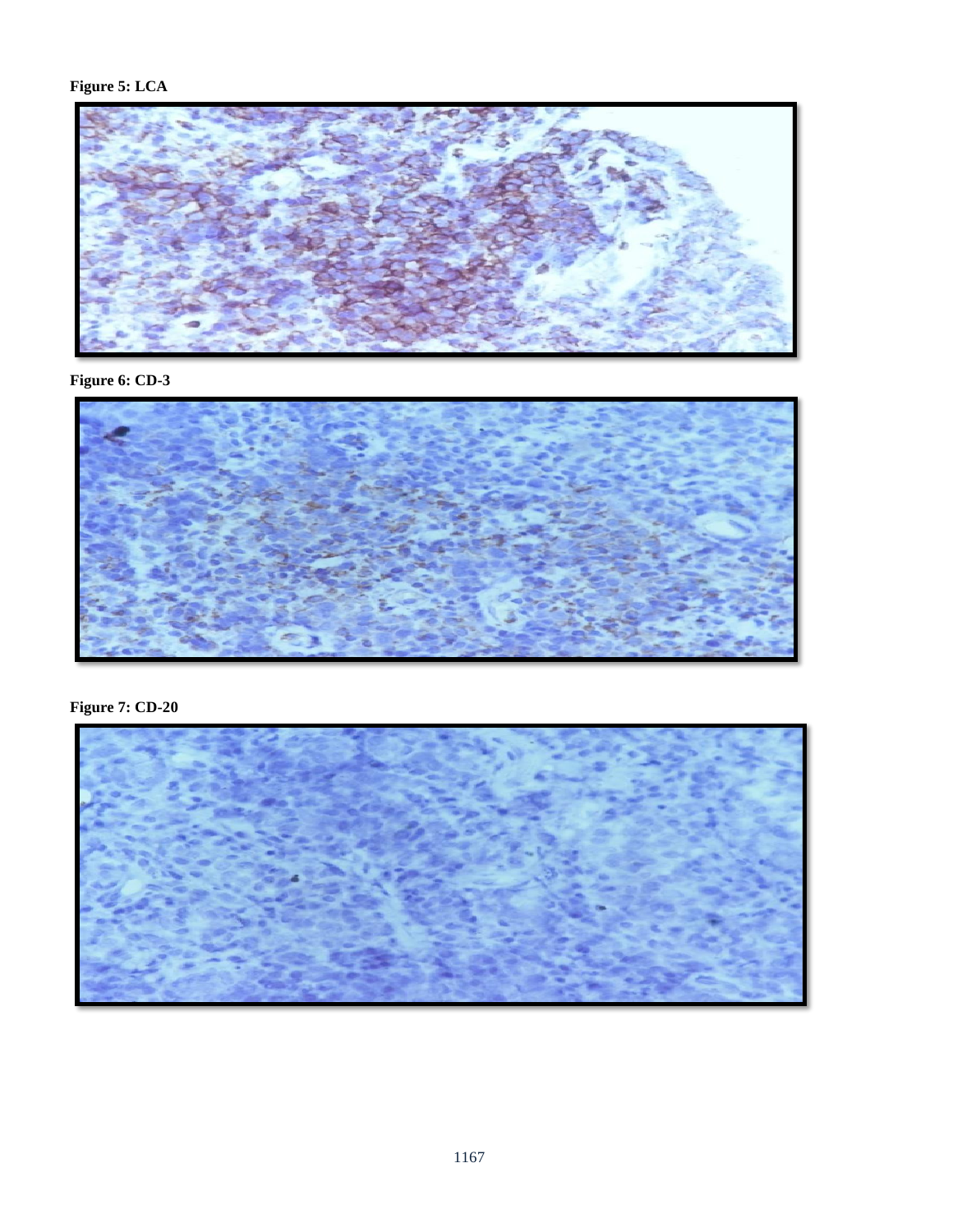**Figure 8: Response after 6 cycles of CHOP regimen chemotherapy**



**Figure 9: Response after 6 cycles of chemotherapy and radiation to breast**

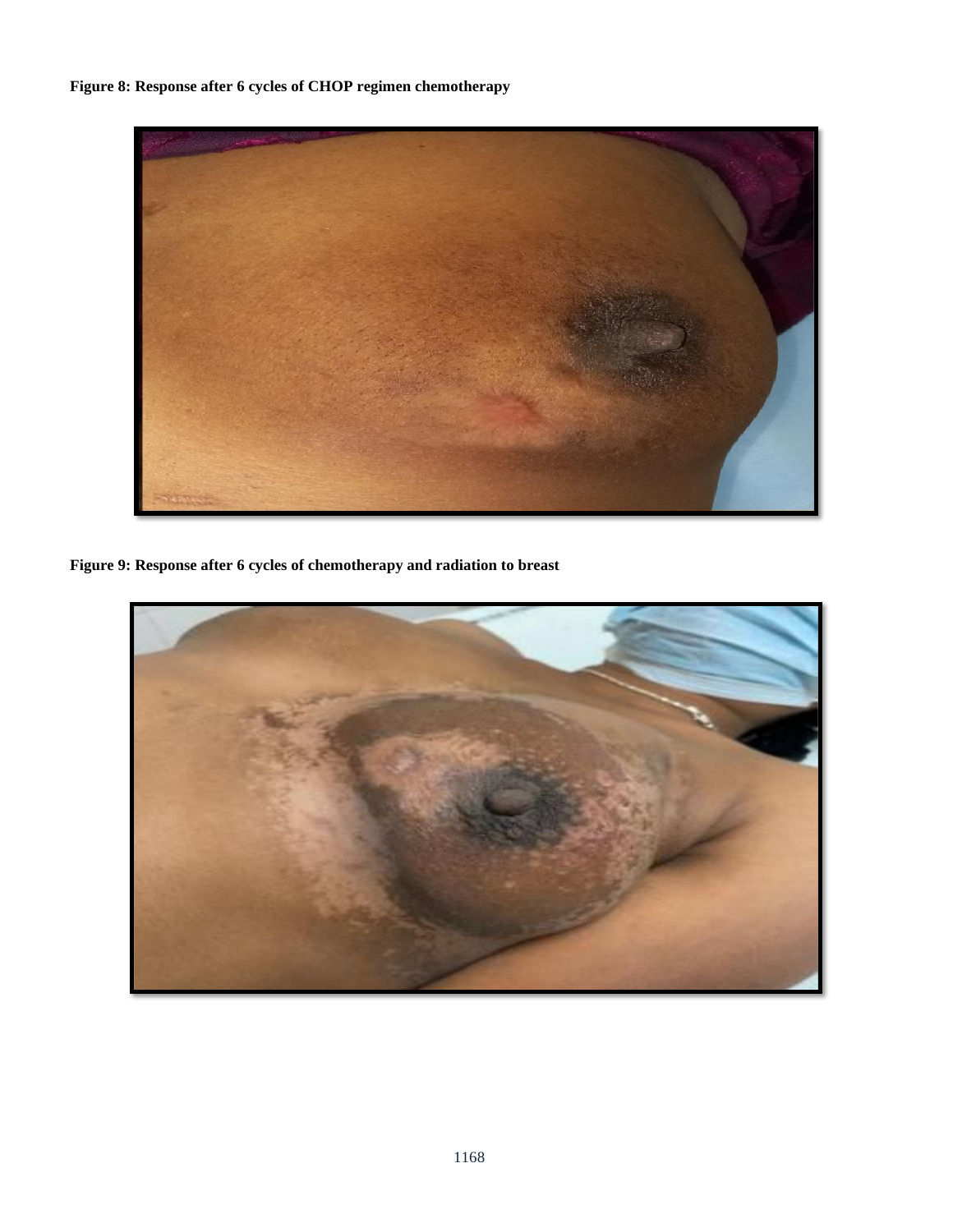# **Discussion**

Malignant Lymphoma is a rare neoplasm which originates from lymphatic tissue, whereas extranodal Malignant Lymphoma originates in intestine and waldeyer ring [6]

# **Incidence**

NHL of the breast is not so common [7] accounting for about 1- 2 % of all extranodal lymphomas with most common presentation in advanced stage [8].

# **Clinical features**

It usually manifests as palpable mass (usually in superoexternal quadrant) which may be associated with pain and palpable axillary lymph nodes. Other rare presentations include retraction of skin and nipple discharge, ulceration or "peau d'orange. Features like fever, night sweats, weight of loss are grouped under B symptoms may also be the presenting symptoms rarely [9].

# **Diagnosis**

Imaging modalities like Mammography, USG and MRI are nonspecific. Biopsy is needed to distinguish NHL mammary gland from classical carcinoma of breast because both present with similar clinical features. IHC is required to classify lymphoma into its subtypes.

### **Management**

There is no universal treatment protocol for NHL till date [8]. DeCosse JJ, et al. reported that tumours localised to the breast treated with surgical intervention alone had high rates of relapses after 10 years of surgery [10]. In a multicentric study on 84 breast lymphoma patients from 20 institutes showed 95% local control at 5 years with radiation of 40 Gy [11]. Multimodality approach comprising of radiation therapy, chemotherapy and surgery is proven to be effective. CHOP is the most common agent being used in these cases. Since our patient was CD 20 negative, Rituximab was not considered in this case. Adjuvant Radiotherapy minimizes the cardiac toxicity associated with Doxorubicin. Bone marrow transplantation can be considered as an option in refractory or relapsed cases.

# **Conclusion**

Primary non-Hodgkin lymphoma of breast in 30 years old female is a rare neoplasm. This primary NHL Breast constitutes nearly 0.5 % of all breast malignancies and nearly 1% of all cases of NHL.As, extra nodal involvement of breast is a rare constitute with involvement of lymph node in lymphoma. Primary Non-Hodgkin lymphoma breast have good prognosis. So, aggressive management is carried out to treat the tumour.

Till date treatment approach is controversial. Chemotherapy followed by Radiotherapy is primary treatment. Further treatment will depend on response assessment. So, Further reporting of such case  $( $0.5\%$ ) cases in treatment is of para-$  amount important to guide the disease risk factor, prognosis and treatment approach.

**Acknowledgement**

None

### **Consent**

Informed written consent was obtained from the patient to use details and photographs for academic/research purposes.

# **Authors' affiliations:**

1,2,3Department of Radiation Oncology, Government Medical College and Hospital, Sector-32, Chandigarh, India

<sup>4</sup>Department of General Surgery, All India Institute of Medical Sciences, New Delhi, India

### **Authors' contribution**

All authors have made substantial contributions to all of the following: (1) the conception and design of the study (2) drafting the article or revising it critically for important intellectual content, (3) final approval of the version to be submitted

### **Competing interests**

There is no conflict of interest for any author of this manuscript. **Source of Support:**

This research did not receive any specific grant from funding agencies in the public, commercial, or not-for-profit sector.

# **References**

1. Vural F, Saydam G, Sahin F, et al. Non-Hodgkin ' s Lymphoma of the Breast : Report of Five Cases and Review of the Literature. 2012; 22(3): 195-201.

<https://doi.org/10.4999/uhod.10023>

2. Alcaide ER, Castellón JN, P Bueno PS, et al . Primary Breast Lymphoma: Case Report. Clin Oncol. 2021;6(1):1810.

3. Gupta V, Bhutani N, Singh S, Chhabra S, Sen R. Primary non-Hodgkin's lymphoma of breast - A rare cause of breast lump. Human Pathology: Case Reports.2017;7: 47-50. <https://doi.org/10.1016/j.ehpc.2016.07.004>

4. Raj SD, Shurafa M, Shah Z, Raj KM, Fishman MDC, Dialani VM. Primary and Secondary Breast Lymphoma: Clinical, Pathologic, and Multimodality Imaging Review. Radiographics. 2019 May-Jun;39(3):610-625.

<https://doi.org/10.1148/rg.2019180097>

#### PMid:30924754

5 Joks M, Myśliwiec K, Lewandowski K. Primary breast lymphoma - a review of the literature and report of three cases. Arch Med Sci. 2011 Feb;7(1):27-33.

```
https://doi.org/10.5114/aoms.2011.20600
```
PMid:22291729 PMCid:PMC3258687

6. Suzuki Y, Tokuda Y, Okumura A, et al . Three cases of malignant lymphoma of the breast. Jpn J Clin Oncol. 2000 Jan;30(1):33-6.

<https://doi.org/10.1093/jjco/hyd008> PMid:10770567